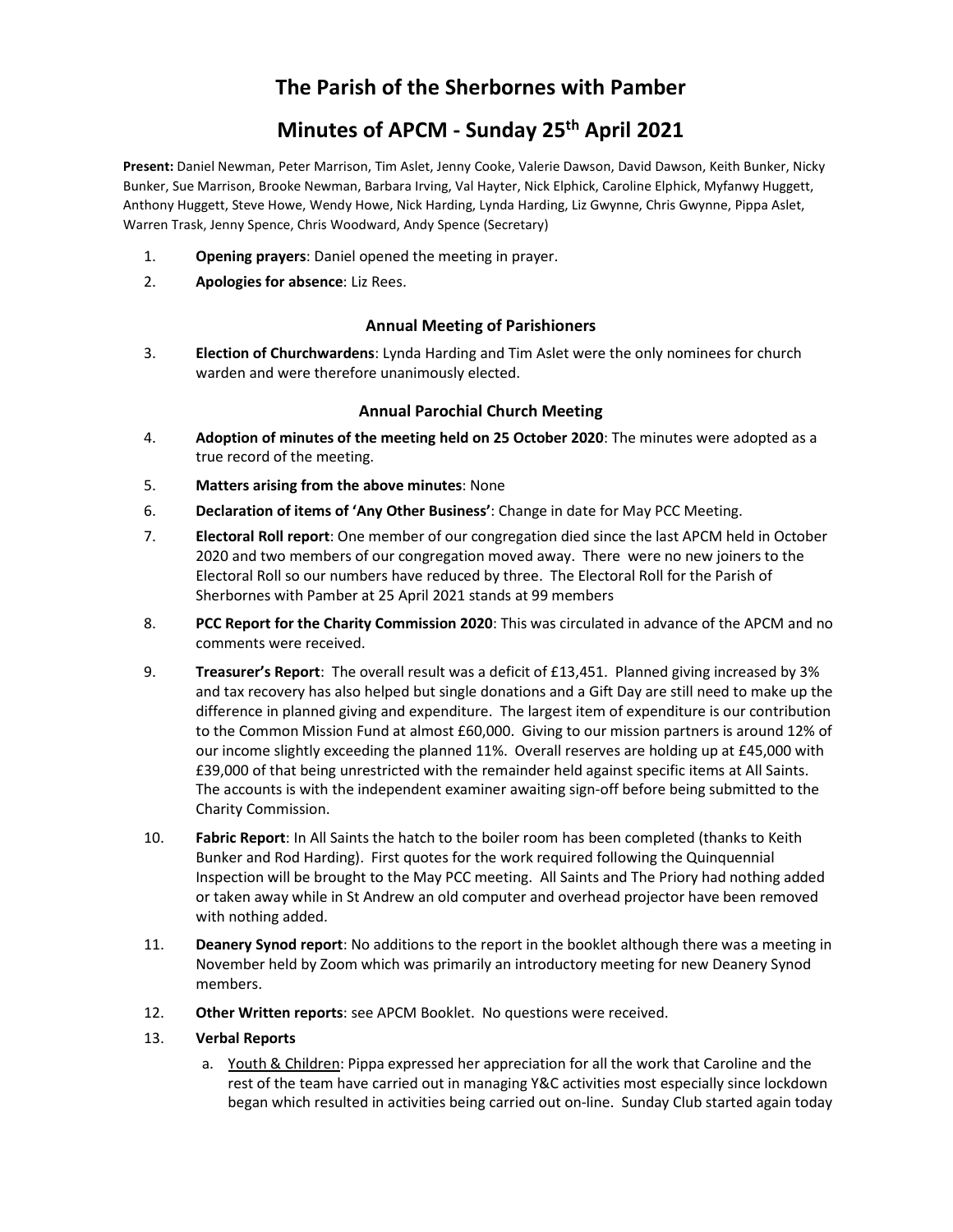following the easing of lockdown restrictions. Easter events including bake-offs took place and were well received. A creche facility is being developed in the bell tower room with Gayle Vermeer taking a lead in enhancing this. Pathfinders continue to meet led by Warren and it is a matter for prayer that they continue to meet and progress into main church meetings. More support is needed to help run our children's ministry, ideally younger members of our congregation particularly as we think about establishing a pre-school age group. Please pray for the families on the fringes of the church that they are encouraged to bring their children to join in the youth and children's activities.

- b. Mission Partners: Daniel reminded us that Nick Labiche has stepped away from London City Mission and at the same time we learned that James and Charlie Ballinger are planning to return to Japan to lead the Samurai project, training Japanese pastors to lead churches there. Daniel acknowledged there is disappointment we are not able to support a UK mission partner but this particular opportunity came up at just the right time. Although Ishaya Baba is not a formal mission partner who we support financially we do pray for them regularly for which Ishaya and Felicia are extremely appreciative.
- c. Parish Trust: Nick reported that the Trust is working on a transition to becoming a Charitable Incorporated Organisation, necessitated because the Trust Deed had become outdated. It is being renamed the Ministry Trust. The Trust will continue to be wholly dependent on donations to carry on its work. The Trust hopes to use a legacy received a few years ago to purchase a property for use by our Assistant Ministers but we will need to borrow more money to allow us to buy the right kind of property. If we can borrow money from within the congregation that would be the preferred solution and more details on this will be forthcoming.
- 14. **Safeguarding Report**: This church takes Safeguarding very seriously and most of the people attending the APCM have taken safeguarding training. A Safeguarding Report was included in the booklet; no questions were received.
- 15. **Churchwarden's Report**: Peter delivered his last report (for now) as church warden. Good Evening. Now those who know me will not be too surprised to learn that I enjoy working with numbers! When I was a young man Career guidance experts reported that accountancy would be an ideal career for me. Well over the years God has shown me that actually people and particularly His people are far more important than numbers. So whilst I could spew out a load of statistics this evening to demonstrate how God's kingdom in our parish has fared over the past year, I prefer to tell you about how our church family has pulled together in this time of adversity.

First of all we thank God for answering our prayers to keep our vacancy as short as possible as we welcomed Daniel and Brooke and their 5, now 6, children at the beginning of last year. Daniel had hardly time to get to know his new parish when Covid restrictions were applied.

We found new ways to keep in touch within our church family and have thought carefully about those who do not have internet access. There are a couple of families in this category and other means of keeping them in touch have been found. The pastoral model of Home Groups taking responsibility not only for their members but also for those not in home groups with neighbourly phone calls and, when allowed, visits has worked well. Little things like making sure that every lady church member had a small bunch of flowers on Mothers day helped keep the sense of our Christian family alive.

Inevitably there have been frustrations; for example when we could not meet in church but knowing that many more than usual were watching our services on YouTube and not being able to connect with those additional people. All this demonstrates that nothing can stop the Gospel going out. And it seems that it is at times of adversity and hardship the Gospel message flourishes.

The PCC and its sub groups have had to adapt to keep church life going and new technologies embraced. Thankfully new AV equipment was installed at St. Andrews a couple of years ago and that did not require much adaptation to enable us to stream services. The biggest challenge was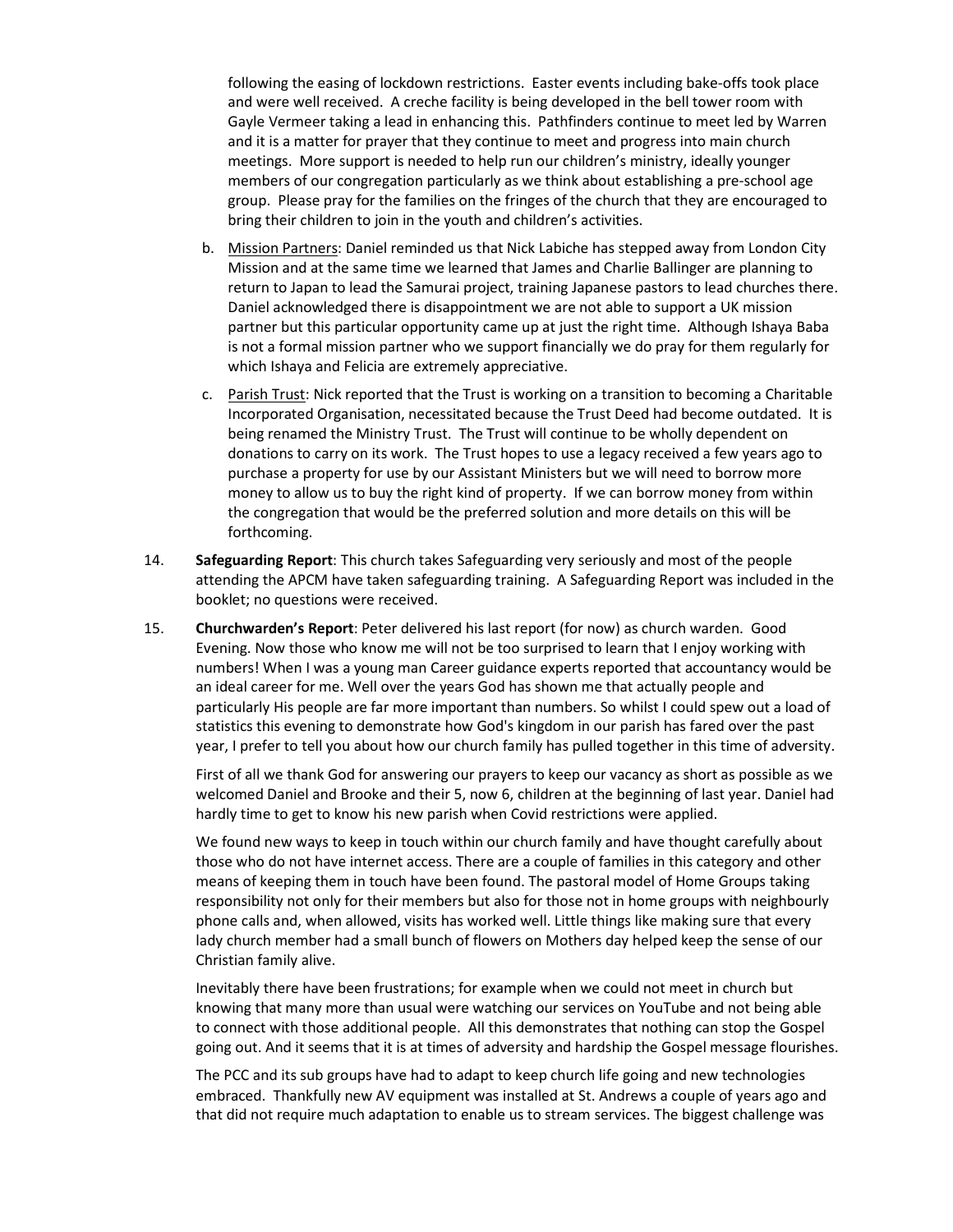to get BT to install a line to the church. Talk about how many BT men does it take to string up a wire! However, we pray for and look forward to the time when we can restore normal church services .

Church life involves helping each other grow in knowledge and love, as Paul writes in Philippians: And this is my prayer: that your love may abound more and more in knowledge and depth of insight. We should not stand still. Our church offers a number of opportunities to do this in addition to church services and these have all continued albeit virtually: There are Men and Women's breakfast meetings; Home groups, bible study and prayer triplets, online activities for children and special events such as the Lent meetings and the recent 'what's funny about Easter' event.

There are also many training courses available and the Diocese offers a good range. Most of those in leadership positions in our church have taken Safeguarding training many to the higher leadership level, Andy Spence and Steve Howe both completed a Bishops Commission for Mission (BCM) for worship course. Jenny Cooke and Julie Crawley completed the BCM course for pastoral care. Barbara Irving became a Licensed lay Worker and one way she serves is by looking after pastoral care for women. Warren continued his studies towards a Master's degree in Theology at Oak Hill as well as working part time for our parish. We have long had a professional team assisting our Rector to bring us Bible teaching on a regular basis and it is welcoming that this is now recognised at the Diocesan level.

In closing I have enjoyed serving the Lord as Warden and the interesting and diverse challenges this role has provided over the past 15 years. I would like to thank the many who have helped make my tasks easier. Tim, my fellow Warden, Wendy, all the duty wardens who help, Nick Elphick who took over as B&G chair and many, many others.

**I know I am handing over to a very capable pair of hands.** Thank you Lynda.

#### **16. Elections and appointments**

- a. PCC Representatives: There were five nominations, one for each of the vacancies to the PCC so Val Hayter, Myfanwy Huggett, Rod Harding, Julie Crawley and Caroline Elphick having been appropriately nominated and seconded were duly elected. Caroline is taking the remainder of Lynda Harding's term and will therefore serve just one year. A ballot was held to determine who would take the 2 year term and Rod was selected. Therefore Val, Julie and Myf will serve three year terms.
- b. Independent examiner: Chaweevan Williams of Verdant Accountants Limited has agreed to act as Independent Examiner for both the PCC and the Ministry Trust. He was formally nominated to act as Independent Examiner by Nick Harding and seconded by Keith Bunker and this was unanimously supported by the APCM.
- 17. **Any Other Business**: The date for the May PCC meeting has been brought forward a week and will now be held on Monday 17 May.
- 18. **Rector's Report**: Daniel began by reading 1 Peter 5: 7 11 and although he recognised there are many reasons why we could be anxious, Scripture encourages us to cast our anxieties on God and trust in him. Renewing our focus on prayer will be a priority for Daniel as restrictions continue to lift. The devil is constantly prowling around looking for someone to devour and his work did not stop during lockdown but it is likely that he will intensify his activities as we begin to meet in person again so we need to be alert to his activity so we can resist him. Daniel encouraged us to be open and constructive with one another when we have an issue or concern with someone in the fellowship.

In reviewing the past year we have continued our work to make Jesus known around our parish, including an on-line Remembrance Day service. Daniel is rebuilding the relationship with the Royal British Legion. We had a Christmas Evensong in Pamber Priory with excerpts from Handel's Messiah sung by Jenny and Anthony. Carol singing took place in various places in the parish and